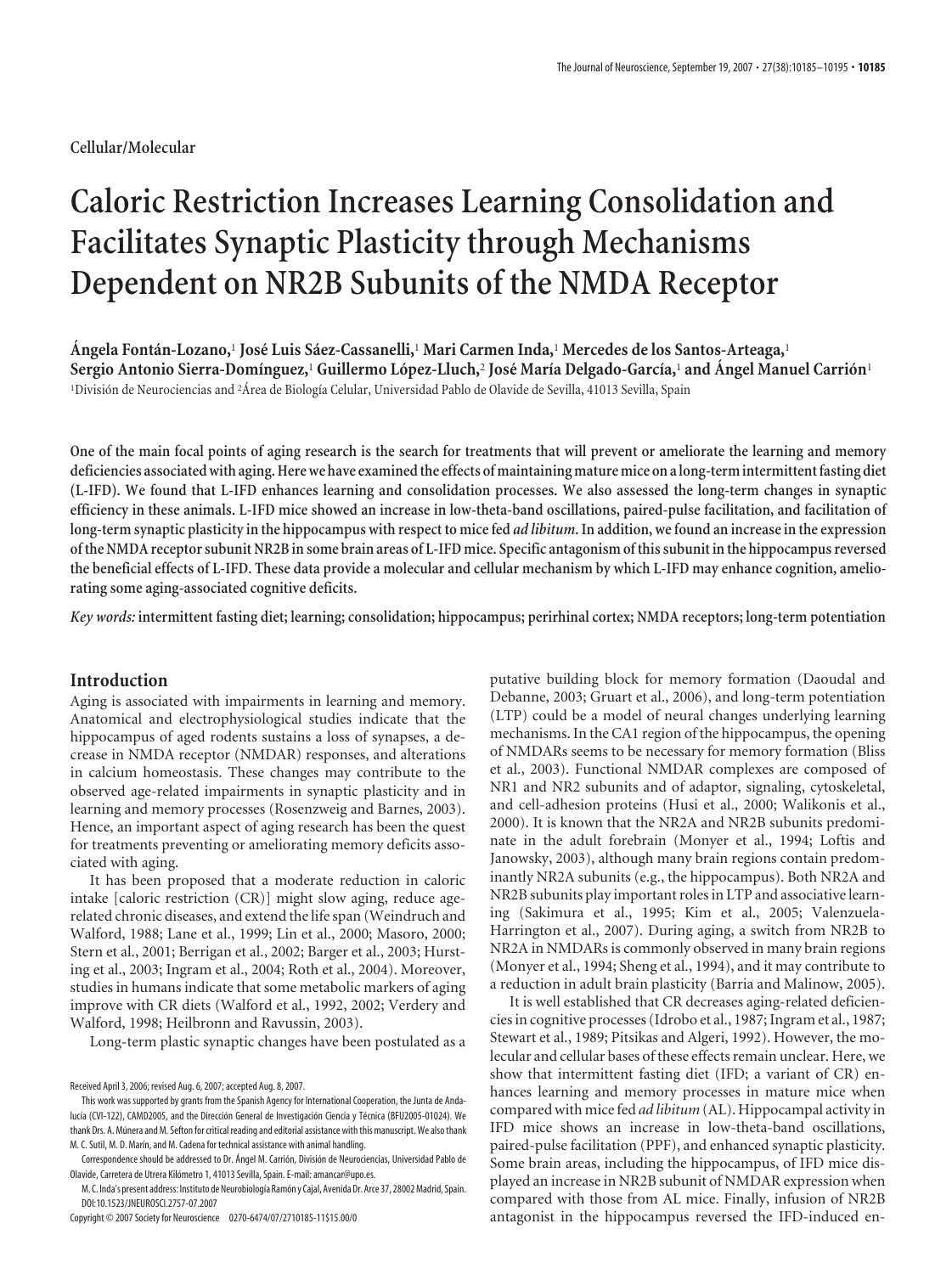hancement of cognitive processes and hippocampal function. These results suggest that the increase in NR2B could be responsible for IFD-induced improvement in cognition.

# **Materials and Methods**

## *Animals*

Eight-week-old male Swiss mice, weighing between 25 and 30 g, were maintained under a 12 h light/dark cycle. The animals were divided into two groups, one of which was fed *ad libitum* and the other of which was fed on alternate days (i.e., with dietary restriction). The mice were maintained on this feeding regimen for 6 – 8 months [long-term IFD (L-IFD)]. Total intake (weekly) and activity were similar to those described previously (Anson et al., 2003; de los Santos-Arteaga et al., 2003). Mice were kept to the same diet schedule during behavioral and electrophysiology experiments. All behavioral and electrophysiological studies were conducted in accordance with the guidelines of the European Union Council (86/609/EU) and following Spanish regulations for the use of laboratory animals in chronic experiments (BOE 67/8509-12, 1988). Furthermore, all the experiments were approved by the local institutional animal care committee.

#### *Drug administration*

### *R*-(*R*,*S*)-α-(4-hydroxyphenyl)-β-methyl-4-(phenylmethyl)-1-

piperidine propranol (Ro25-6981) (Sigma-Aldrich, Madrid, Spain), a potent antagonist of the NR2B subunit, was dissolved in DMSO (vehicle) at a concentration of 5 mg/ml. Mice received subcutaneous injections of Ro25-6981 at 5 mg/kg or an equivalent volume of vehicle. For the local administration of the drug, the animals were anesthetized, secured in a stereotaxic frame, and implanted bilaterally with guide cannulas directed at the hippocampus or at the perirhinal cortex. Two stainless-steel guide cannulas were implanted through burr holes in the skull, using the following coordinates (relative to bregma): for hippocampus, anteroposterior (AP),  $-2.2$  mm; lateral (L),  $\pm 1.5$  mm; and ventral (V),  $-1.1$  mm; for perirhinal cortex, AP,  $-3.4$  mm; L,  $\pm 4$  mm; and V,  $-1.8$  mm. The guide cannulas were anchored to the skull by two stainless-steel skull screws and dental cement. Between infusions, the cannulas were closed by dummy cannulas. Mice were allowed to recover for at least 10 d before habituation to the testing arena began. Ten minutes before behavior tests,  $0.5 \mu$ l of a 50  $\mu$ M solution of Ro25-6981 was microinjected over 60 s through each cannula, and the infusion cannulas were left for an additional 60 s to minimize back-flow. Cannula placement was verified postmortem: 2– 4 h after the last behavioral test, mice were killed and brains were processed for Nissl staining. Only data from animals with correct cannula implants were included in statistical analyses.

#### *Behavioral learning studies*

*The motor learning test.* The rotarod (Ugo Basile Biological Research Apparatus, Comerio, Italy) consists of a gritted plastic roller (3 cm in diameter, 6 cm long) flanked by two round plates (30 cm in diameter) to prevent the animal from escaping. To habituate mice to the rotarod, the animals were placed on the roller at 20 rpm for 300 s. To assay motor learning, animals were subjected to one daily session of 300 s on 4 consecutive days, with the roller being driven at 60 rpm. The number of trials required for the animals to complete 300 s on the cylinder and the maximum time they remained on it were measured in each session.

*Operant conditioning.* Training was performed using a Skinner's box (Cibertec, Madrid, Spain). Two weeks before training, all the mice were handled daily. The weight of the animals 10 d before training was used as a baseline for the food restriction regimen. Animals were weighed daily to maintain their body weight at 85% of the baseline. Mice were assayed only on alternative days, so as not to disturb the IFD regimen.

Initially, all mice received a 10 d training to associate lever pressing with food-pellet reinforcements. Once they had acquired this association, mice were submitted to a 12 s fixed-interval reinforcement schedule during 8 d (a single reinforcement was delivered if the mouse pressed the bar at least once during the 12 s interval). In this schedule, reinforced lever pressures were considered conditioned if, and only if, they occurred during the second half of the selected interval (i.e., between seconds 7 and 12).

*Eyeblink classical conditioning.* For recording and stimulating purposes, a low-weight, four-channel wire was connected to the socket implanted on the animal's head. Conditioned and unconditioned stimuli (CSs and USs, respectively) consisted of 50 and 500  $\mu$ s cathodic electrical pulses delivered through the pair of electrodes implanted in the right upper periorbital region, close to the supraorbital nerve. CS and US intensities (in mA) were determined experimentally for each animal before beginning the training, and selected values were not modified across conditioning. CS and US intensities were defined according to criteria described previously (Inda et al., 2005). A stimulus-free interval of 250 ms was interposed between the end of the CS and the onset of the US. Eyelid responses were monitored from the electromyographic activity of the orbicularis oculi muscle, recorded through the second pair of implanted eyelid electrodes. Additional details of this experimental paradigm have been presented previously (Domínguez-del-Toro et al., 2004; Inda et al., 2005).

The complete classical conditioning training consisted of 10 daily 40 trial sessions: three habituation (CS-alone trials) and seven conditioning (paired CS–US trials) sessions. The interval between trials was randomized between 25 and 35 s, and in all behavioral experiments, six to eight animals per group were used.

*Object recognition test.* Mice were tested in a rectangular arena (55  $\times$  $40 \times 40$  cm) located in a room with dim lighting and constant background noise. In the object recognition protocol, two different objects were placed in the arena during the training phase. After a delay of 1 or 24 h, one object was changed to a novel object. The aim was to test the animal's memory of the original objects by measuring the amount of time spent exploring the novel object versus the familiar one. Selected objects consisted of plastic pieces with different forms and were thoroughly cleansed between trials to ensure the absence of olfactory cues. Before the experiment, mice were habituated to the arena in the absence of objects for 20 min each day over 2 d; on the day of testing, mice were permitted either 5 or 15 min to explore the two objects. Retention tests were performed either 1 or 24 h later by placing the mice back in the arena for a 10 min session and by randomly exchanging one of the familiar objects with a novel one. The time spent exploring each object was recorded, and the relative exploration of the novel object was expressed by a discrimination index [DI =  $(t_{\text{novel}} - t_{\text{familiar}})/(t_{\text{novel}} + t_{\text{familiar}})$ ]. The criteria for exploration were based strictly on active exploration, during which the mouse had both forelimbs within a circle of 1.5 cm around the object, with its head oriented toward it, or was touching it with its vibrissae.

#### *Analysis of mRNA by reverse transcription-PCR*

Total RNA from brain tissue was extracted using Tripure reagent (Roche, Basel, Switzerland). For reverse transcription (RT)-PCR, the primers were the same as those used by Sheng et al. (1994). Arbitrary units of the ordinate axes in Figure 4 were computed as the ratio between the optical density of the gene under study in the 30th cycle of amplification and that of the glyceraldehyde-3-phosphate dehydrogenase (GAPDH) gene in the 15th cycle.

#### *Tissue preparation and immunohistochemistry*

To analyze the expression of the NR2B subunit, five mice were taken from each experimental group and killed by decapitation. The brain was removed and placed on an ice-cold plate, and the tissue was fixed by immersion in 4% paraformaldehyde in PBS for 24 h at 4°C. The tissue was cryoprotected in 30% sucrose-PBS for 2 d at 4°C, embedded in 30% sucrose, and then maintained at 4°C until cryotome sectioning. Coronal brain sections (50  $\mu$ m) were processed for free-floating immunohistochemistry (de los Santos-Arteaga et al., 2003), using the specific antiserum raised against the NR2B subunit at a 1:250 dilution (AB1557P; Millipore, Billerica, MA). To quantify the expression of this subunit, the optical density of different cerebral areas was measured using ImageJ software. To minimize the variability of this technique, at least five sections for animal were analyzed in at least two independent immunohistochemistry stains.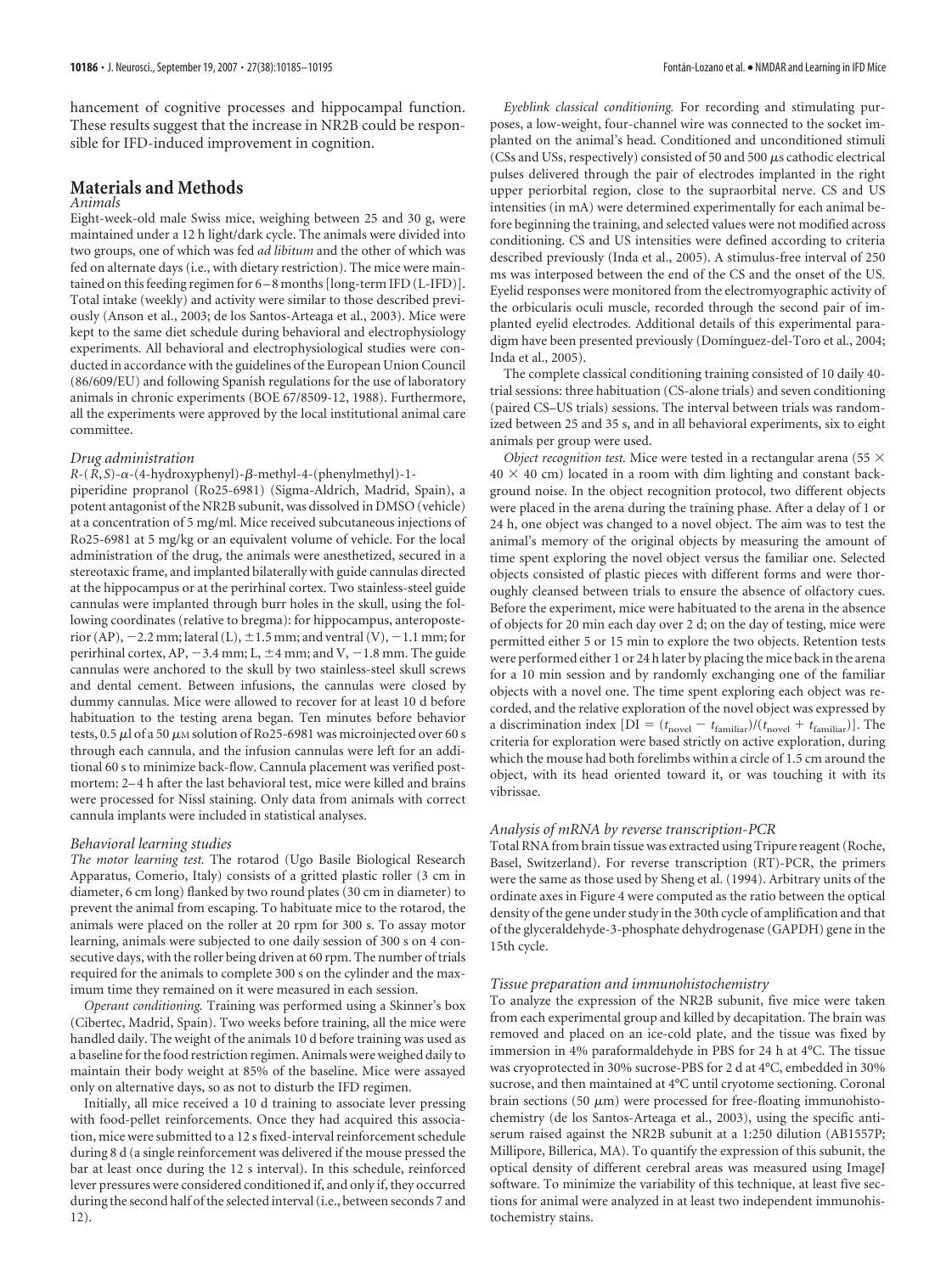#### *Electrophysiological recordings*

Animals were anesthetized with 0.8 –3% halothane delivered through a home-made mask (AstraZeneca, Madrid, Spain). Halothane was administered from a calibrated Fluotec 5 (Fluotec-Ohmeda, Tewksbury, MA) vaporizer at a flow rate of 1-4 L/min oxygen. Once anesthetized, the animals were implanted with electrodes made of 50  $\mu$ m Teflon-coated tungsten wires (Advent Research Materials, Eynsham, UK). With the help of stereotaxic coordinates (Paxinos and Franklin, 2001), bipolar stimulating electrodes were implanted on the Schaffer's collateral– commissural pathway of the dorsal hippocampus (from bregma, AP, 1.5 mm; L, 2.2 mm; depth from brain surface, 1.0 –1.5 mm). Two recording electrodes were also implanted in the ipsilateral stratum radiatum underneath the CA1 area (from bregma, AP, 2.2; L, 1.2 mm; depth from brain surface,  $1.0 - 1.5$  mm). The final position of the hippocampal stimulating and recording electrodes was determined by on-line recording procedures (see below). The four wires were connected to a four-pin socket (RS-Amidata, Madrid, Spain), and the ground wire was connected to the recording system with a single wire. A 0.1 mm bare silver wire was fixed to the skull as a ground. Sockets were fixed to the skull with the help of two small screws and dental cement [for more details, see Gruart et al. (2006)]. Recordings were performed using Grass P511 differential amplifiers with a bandwidth of 0.1 Hz to 10 kHz (Grass-Telefactor, West Warwick, RI).

All of the *in vivo* recordings were performed at least 7 d after surgery. To evoke LTP, each animal received five-pulse trains (200 Hz, 100 ms) at a rate of 1/s. This protocol was administered either once or a total of three times at intervals of 1 min. Hippocampal activity was stored digitally on a computer through an analog/digital converter (1401 Plus; Cambridge Electronic Design, Cambridge, UK) at a sampling frequency of 11–22 kHz and with an amplitude resolution of 12 bits. Computer programs (Spike 2 and SIGAVG; Cambridge Electronic Design) were adapted to represent extracellular synaptic field potential (fEPSP) recordings. The slope of the evoked fEPSPs was collected as the first derivative (i.e., V/s) of fEPSP records (V). For this, five successive evoked field synaptic potentials at intervals of 5 min were averaged, and the mean value of the slope was determined for the rise-time period (i.e., the period of the slope between the initial 10% and the final 10% of the evoked field potential).

The power spectrum of the hippocampal field activity was calculated using the fast Fourier transformation with a Hanning window. This parameter was expressed as the relative power and averaged across each session. The average was analyzed and compared using the wide-band model, considering the following bands: low theta (2-4 Hz) and theta  $(4 - 9 Hz)$ .

For paired-pulse facilitation, two stimuli of an intensity that evoked 35– 40% of the maximum response of fEPSP were delivered with an interstimulus interval of 20 –200 ms. The percentage of facilitation was calculated as (slope S2/slope S1)  $\times$  100. Facilitation was considered 100% in the interstimulus interval with maximum facilitation, and the other intervals were normalized with respect to the maximum facilitation interval.

#### *Statistical analysis*

The results were processed for statistical analysis using the SPSS for Windows package (SPSS, Chicago, IL). Unless otherwise indicated, data are represented by the mean  $\pm$  SEM. Collected data were analyzed using a two-way ANOVA test with time or session as the repeated measure, coupled with a contrast analysis when appropriate. One-way ANOVA allowed the statistical differences between the groups to be checked.

## **Results**

## **L-IFD increases cognitive function in mature mice**

CR ameliorates learning deficiencies in aging rodents (Idrobo et al., 1987; Pitsikas and Algeri, 1992). Some studies report that IFD mimics many of the biochemical aspects of CR (Anson et al., 2003; Mattson et al., 2003), but it has not been studied yet whether L-IFD in mature mice might produce beneficial effects on cognitive function. We tested L-IFD and AL mice in a battery of learning and memory tasks. Initially, we assessed the motor



**Figure 1.** L-IFD induces an enhancement of learning and memory processes. **A**, Motor learning was assayed using a rotarod over four sessions. The percentage of mice (ordinate) and the number of trials required (abscissa) to complete 5 min on a 60 rpm rotating cylinder is shown (*n* 13 and 14 for AL and L-IFD mice, respectively). *B*, Number of conditioning responses per session after training in 12 s fixed-interval operant conditioning.*C*, Percentage of conditioned responses per session across the whole training using a trace electrical shock-SHOCK eyeblink classical conditioning paradigm ( $n = 10$  and 8 for the two groups in operant and classical conditioning, respectively). **D**, The object recognition memory test was performed for 5 min and 15 min training sessions ( $n = 8$  for both groups). Discrimination indices during training, STM, and LTM sessions (1 and 24 h after training, respectively) are shown for each experimental procedure. Black and gray colors represent AL and L-IFD mice, respectively.  $+$  Statistical significance of AL and L-IFD mice in the same session; \*statistical significance of the different session with respect to habituation in the same group. <sup>+,\*</sup> $p$   $\leq$  0.05;  $^+$  <sup>+,\*,\*\*</sup> $p$   $\leq$  0.01;  $^+$  <sup>+ + +,\*\*\*</sup> $p$   $\leq$ 0.001. H, Habituation session; C1–C8, conditioning sessions 1– 8.

coordination of the mice in the rotarod test. Mature mice were given a daily session over 4 consecutive days (Fig. 1*A*). We determined the number of trials required for the animals to complete the session (i.e., to remain on the rotating rod for 5 min). Most mice required multiple trials (more than five) on the first day, although both AL and L-IFD mice were capable of learning the task. However, by the fourth session, 93.33% of L-IFD mice completed the task in the first trial, compared with only 25% of the AL mice. Because L-IFD and AL mice showed the same body weight, muscular strength, and resistance on the rotarod (supplemental Fig. 1, available at www.jneurosci.org as supplemental material), we concluded that L-IFD mice were clearly more capable of learning this test than were AL mice.

To test associative learning in the two groups of mice, fixedinterval (12 s) operant conditioning and trace eyeblink classical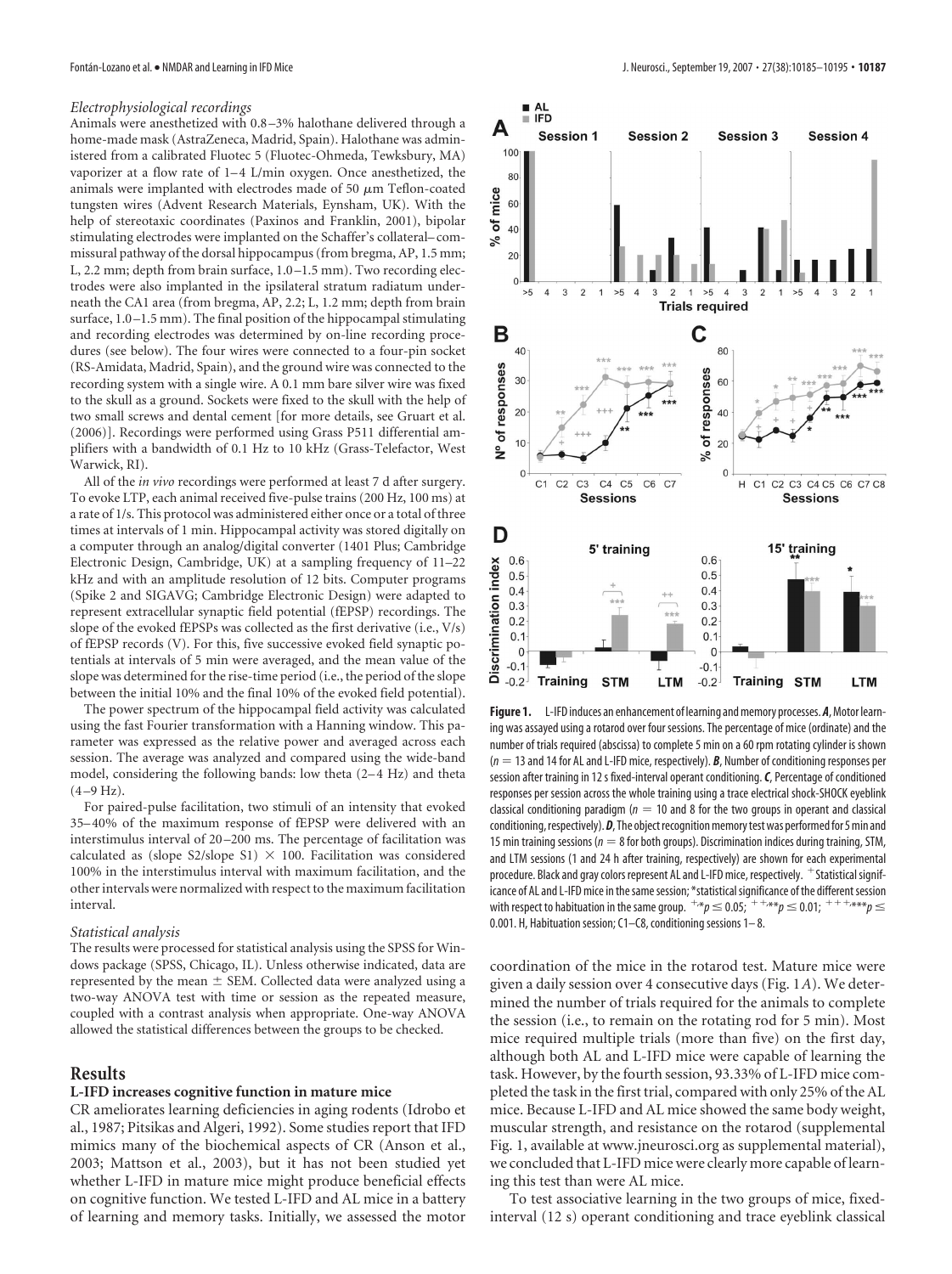conditioning were used (Fig. 1*B*,*C*). In both conditioning paradigms, AL and L-IFD mice learned the task in seven to eight sessions (for operant conditioning,  $F_{(59,6)} = 12.03$ ,  $p \le 0.001$  and  $F_{(49,6)} = 13.92, p \le 0.001$  for AL and L-IFD mice, respectively; for eyeblink classical conditioning,  $F_{(30,9)} = 12.778$ ,  $p < 0.001$  and  $F_{(39,9)} = 6.19$ ,  $p < 0.001$  for AL and L-IFD mice, respectively). However, L-IFD mice learned the two tasks faster than did the AL mice (statistically significant differences were found in the second to fourth sessions with both conditioning protocols;  $p \leq 0.05$ ). Subsequently, we studied the possible differences between AL and L-IFD mice in object recognition memory (ORM) (Fig. 1*D*) using two different training protocols: after a 5 min training session, only L-IFD mice remembered the information both 1 h after training, reflecting short-term memory (STM;  $DI = 0.24 \pm 0.04$ ;  $p < 0.001$ ) (Fig. 1*D*, left plot), and 24 h after training (DI =  $0.179 \pm 0.02$ ;  $p < 0.001$ ), reflecting long-term memory (LTM). In contrast, when a 15 min training protocol was performed, no differences were observed between AL and L-IFD mice (Fig. 1*D*, right plot). Furthermore, the exploration times in short and long training for the object recognition test were not different for L-IFD mice with respect to AL ones (see supplemental Table 1, available at www.jneurosci.org as supplemental material). Taking these data together, we concluded that learning and memory processes were enhanced in mature mice that underwent L-IFD with respect to mature mice fed AL, although the maximum learning capacity of AL and L-IFD mice was similar.

# **L-IFD provokes changes in the basal activity of the hippocampus**

The hippocampus is a cortical region involved in information processing and memory consolidation (Squire and Zola-Morgan, 1991). To study the basal activity in the hippocampus, we implanted a bipolar stimulation electrode in the Schaffer's collateral and a recording electrode in apical dendrites of the CA1 field (Fig. 2*A*). The background hippocampal activity recorded in mature AL and L-IFD mice showed no differences in the amplitudes of the theta rhythm during exploratory behavior (58.45  $\pm$ 3.88% and 58.6  $\pm$  4.13% of the relative spectrum in AL and L-IFD mice, respectively;  $p = 0.95$ ) (Fig. 2*A–C*). However, we did detect an increase in the low-theta-band oscillations (from 1 to 4 Hz) in L-IFD mice (24.7  $\pm$  0.43%, against 18.86  $\pm$  1.7% in AL mice;  $p < 0.001$ ). Furthermore, we performed PPF with interpulse intervals ranging from 20 to 200 ms, to study the basal synaptic state (Fig. 2*D*). In AL mice, the PPF was maximum at an interpulse interval of 50 ms (97.63  $\pm$  1.37% of maximum facilitation), and it diminished at shorter and longer interpulse intervals. In contrast, L-IFD mice did not show a decrease in the PPF at any of the interpulse intervals examined (96.013  $\pm$  2.28, 92.76  $\pm$ 3.4, 94.511  $\pm$  3.324, and 90.56  $\pm$  2.04% maximum paired-pulse facilitation at interpulse intervals of 20, 50, 100, and 200 ms, respectively;  $F_{(20,3)} = 0.686$ ;  $p = 0.57$ ), suggesting that the CA3– CA1 synapse was functionally affected in L-IFD mice. This alteration may indicate that neuronal excitability to a second pulse is augmented in hippocampal neurons in mice subjected to L-IFD with respect to AL mice (percentage of maximum paired-pulse facilitation in interpulse intervals of 200 ms was 49.70  $\pm$  9.61 and 84.63  $\pm$  5.11 in AL and IFD mice respectively;  $p < 0.001$ ).

## **Long-term changes in synaptic efficacy are facilitated in L-IFD mice**

Because it appears that L-IFD affects functional capabilities of the CA3–CA1 synapse, we examined the effects of L-IFD on LTP in the Schaffer's collateral–CA1 synapse in behaving mice. We first



**Figure 2.** L-IFD induces alterations in basal electric oscillations and synaptic transmission in the hippocampus. *A*, Schematic representation of sites at which the stimulating and recording electrodes, aimed to activate CA3–CA1 synapses in the hippocampus, were implanted. Two seconds of basal electrocorticogram recordings, from two selected AL and L-IFD mice, are also shown(black for AL and gray for L-IFD mice). A, Anterior; P, posterior. *B*, Mean powerspectra of hippocampal local field activity recorded from the CA1 pyramidal layer of AL and L-IFD mice during exploratory behavior.  $\boldsymbol{\mathsf{C}}$ , Relative spectrum quantification (mean  $\pm$  SEM) in the lowtheta and theta ranges for AL and L-IFD mice. *D*, Basal neurotransmission was measured by paired pulses with interpulse intervals from 20 to 200 ms. The percentage of maximum pairedpulse facilitation in each interpulse interval in AL and L-IFD mice is represented ( $n=6$  for each group).  $+$ Statistical significance of AL and L-IFD mice in the same session; \*statistical significance of the different session with respect to 50 ms paired pulse (PP) interval in the same group.  $p^+p \le 0.05$ ; \*\* $p \le 0.01$ ;  $p^+p^+$ , \*\*\* $p \le 0.001$ .

used high-frequency stimulation (HFS; five-pulse trains of 200 Hz, 100 ms, at a rate of 1/s) at an intensity that evoked 35– 40% of the maximum response of fEPSPs. This protocol did not produce any short- or long-term changes in synaptic efficacy in AL mice  $(F_{(20,3)} = 0.81; p = 0.509)$  (Fig. 3*A, B*). However, the same pattern of stimulation did produce an enhanced and sustained longlasting response in L-IFD mice (Fig. 3*A*,*B*) ( $F_{(20,3)} = 16.76$ ;  $p <$ 0.001; 30 min after HFS,  $137.62 \pm 4.87\%$  for L-IFD mice and 105.32  $\pm$  3.16% for AL mice;  $p < 0.001$ ; 1 h after HFS, 141.84  $\pm$ 0.84% for L-IFD mice and 104.91  $\pm$  4.24% for AL mice;  $p <$ 0.001; 2 h after HFS,  $122.39 \pm 4.34\%$  for L-IFD mice and 108.93  $\pm$  7% for AL mice;  $p = 0.13$ ). We also compared the CA3–CA1 synapse response in AL and L-IFD mice to repeated HFS trains, known to elicit a robust and prolonged change in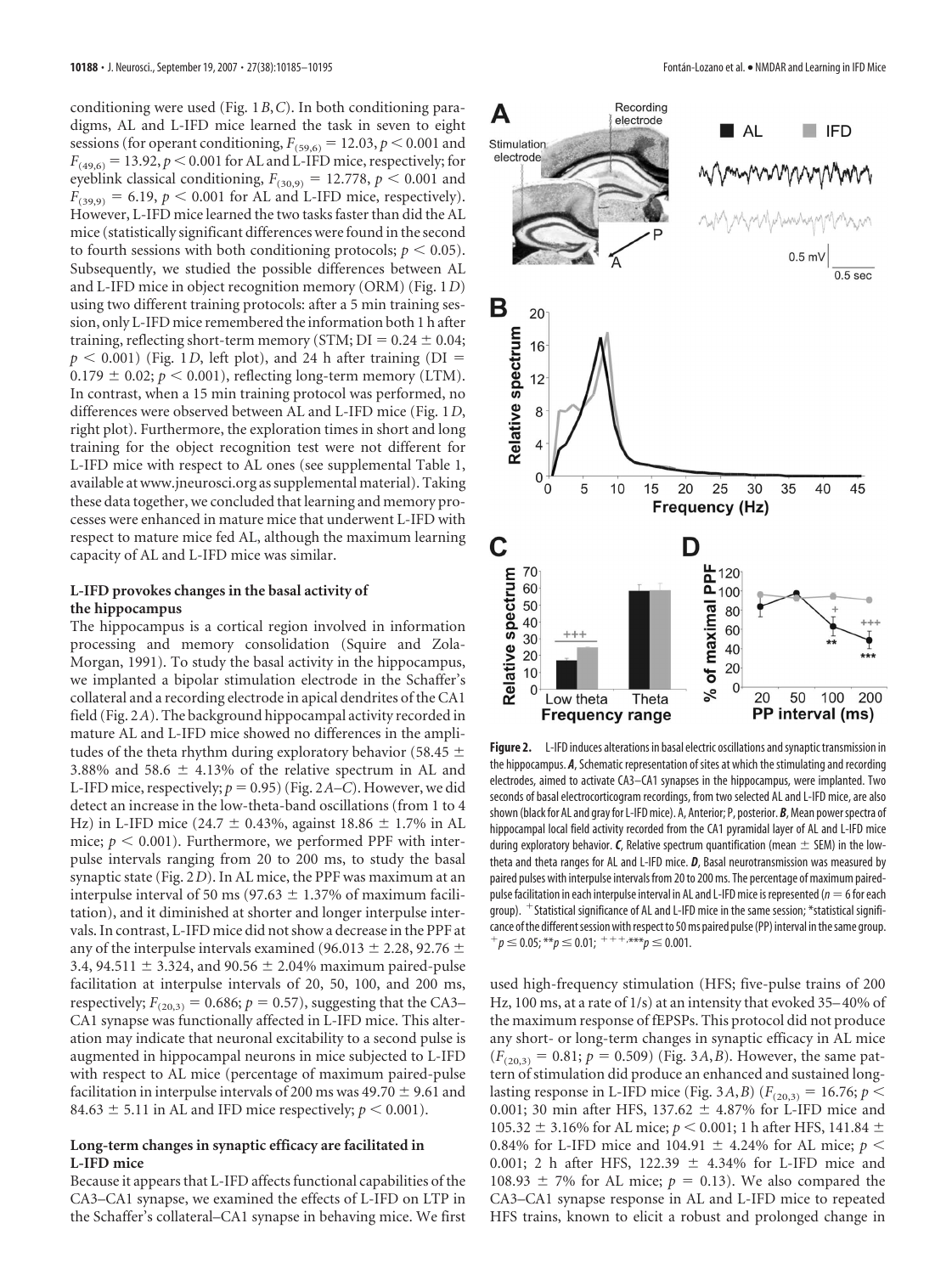

**Figure 3.** Early and late LTP is enhanced in L-IFD mice. *A*, Asingle HFS train [arrow; five pulses (200 Hz, 100 ms) at a rate of 1/s] evoked LTP that lasts for up to 2 h in L-IFD mice (gray), but not in AL mice (black). *B*, Summary of the changes in fEPSP slope (mean  $\pm$  SEM) at different times after a single HFS train. Representative fEPSP recordings, collected at the same time, from AL and L-IFD mice are also shown. *C*, Three HFS trains (arrows) induced indistinguishable LTP (lasting  $>$ 2 h) in AL and L-IFD mice. *D*, Summary of changes in fEPSP slope (mean  $\pm$  SEM) at different times after three HFS trains. Representative fEPSP recordings, collected at the same time, in AL and L-IFD mice are also shown ( $n = 6$  for each group).  $+$ Statistical significance of AL and L-IFD mice in the same session; \*statistical significance of the different session with respect to baseline recording in the same group.  $*_p$   $\leq$  0.05;  $^{**}$  $p$   $\leq$  0.01;  $^{+++,***}$  $p$   $\leq$  0.001.

synaptic efficacy that involves nuclear-dependent processes (Abel and Lattal, 2001; Kandel, 2001). The overall LTP produced in L-IFD mice by three HFS trains was longer and more consistent than that produced by a single HFS train (compare the  $122.39 \pm 7\%$  and  $158.89 \pm 5.08\%$  fEPSP slope in L-IFD mice 2 h after one or three HFS trains, respectively;  $p = 0.0014$ ). However, this was similar to the LTP elicited by three HFS trains in AL mice (Fig. 3*C*,*D*). From these data together, we concluded that longterm synaptic plasticity evoked by HFS is facilitated in mature mice subjected to L-IFD.

#### **L-IFD provokes changes in NMDAR expression in the brain**

Because NMDARs play a pivotal role in learning and long-term changes of synaptic efficacy (Huerta et al., 2000) and their subunits expression change during rodents' lifespan (Monyer et al., 1994; Sheng et al., 1994), we analyzed the expression of the predominant NR subunits in the adult forebrain by performing semiquantitative RT-PCR with specific primers for NR1, NR2A, and NR2B NMDAR subunits on tissue from the hippocampal, perirhinal, and somatosensory cortices of AL and L-IFD mature mice (Fig. 4). In the hippocampus and perirhinal cortex, we detected a significant (  $p < 0.01$ ) increase of 3.24  $\pm$  0.42 and 1.99  $\pm$ 0.121-fold, respectively, in the expression of NR2B subunits in L-IFD mice with respect to AL mice (Fig. 4*A*,*C*). We also detected an increase of  $1.87 \pm 0.152$ -fold in the NR1 subunit of NMDAR in the perirhinal cortex of L-IFD mice with respect to AL mice  $(p < 0.01)$ . However, no significant differences were detected in somatosensory cortex regarding the expression of the different NMDAR subunits analyzed (Fig. 4*B*). The ratio of NR2B/NR2A NMDAR subunits was statistically different between L-IFD and

AL animals only in hippocampus. We also performed immunohistochemistry on the hippocampus to determine whether the expression of the NR2B subunit in L-IFD mice was generalized or local. Densitometric analysis of the immunolabeling revealed a significant increase in the accumulation of the NR2B subunit in the dentate gyrus (DG) and CA1 field, in both somatic and dendritic layers of L-IFD mice with respect to those of AL mice (Fig.  $4C$ ) ( $p < 0.001$  for the soma and dendrites in the CA1 field and for the soma of the DG;  $p < 0.01$  in the dendrites of DG neurons). All these data point to a specific increase in the NR2B subunits of synaptic and extrasynaptic NMDAR in hippocampus after L-IFD in mature mice.

## **The alterations in the basal activity of the hippocampus induced by L-IFD were restored by an NR2B antagonist**

L-IFD provoked changes in the relative spectral power of the low-theta-band oscillations in the hippocampus, as well as in paired-pulse facilitation of CA3–CA1 synapses. Furthermore, we detected alterations in the expression of the NR2B subunit of NMDAR in the hippocampus of L-IFD mice when compared with AL mice. Therefore, we wanted to determine whether the changes in NR2B expression were related to the changes in basal hip-

pocampal activity observed in L-IFD mice. For this, we administered a specific antagonist for NMDARs that contain the NR2B subunit, Ro25-6981 (5 mg/kg), 30 min before recording. To test the efficiency of Ro25-6981, the same doses described above blocked learning of a 5 min training ORM task in 21-d-old mice, an age at which high levels of NR2B subunit of NMDAR are expressed (supplemental Fig. 2, available at www.jneurosci.org as supplemental material). Administration of Ro25-6981 did not alter the relative spectrum of the low-theta or theta range in AL mice (Fig. 5*A*,*B*). However, the NR2B antagonist restored the relative spectrum increase in the low-theta spectrum in the hippocampus of L-IFD mice (Fig. 5*A*,*B*) (relative spectrum in the low-theta range was 24.7  $\pm$  0.43%, 18.63  $\pm$  1%, and 16.86  $\pm$ 1.7% for L-IFD, L-IFD treated with Ro25-6981, and AL mice, respectively;  $p < 0.001$  for L-IFD against L-IFD plus Ro25-6981 mice). In contrast, Ro25-6981 administration did not affect the relative spectral power of the theta band in L-IFD mice. We also tested whether the NR2B subunit of the NMDAR was involved in the increased PPF of CA3–CA1 synapses observed in L-IFD mice. Administration of Ro25-6981 did not change the PPF at any interpulse interval tested in AL mice (Fig. 5*C*). In contrast, this antagonist induced a decrease in the PPF pattern when administered to L-IFD mice, reducing it closer to the levels observed in AL mice (Fig. 5*C*).

Together, these data suggest that the NR2B subunit of NMDAR could be responsible for the change in hippocampal oscillatory activity observed in L-IFD mice. However, this subunit is unlikely to be fully responsible for the altered pattern of hippocampal PPF found in these L-IFD mature mice.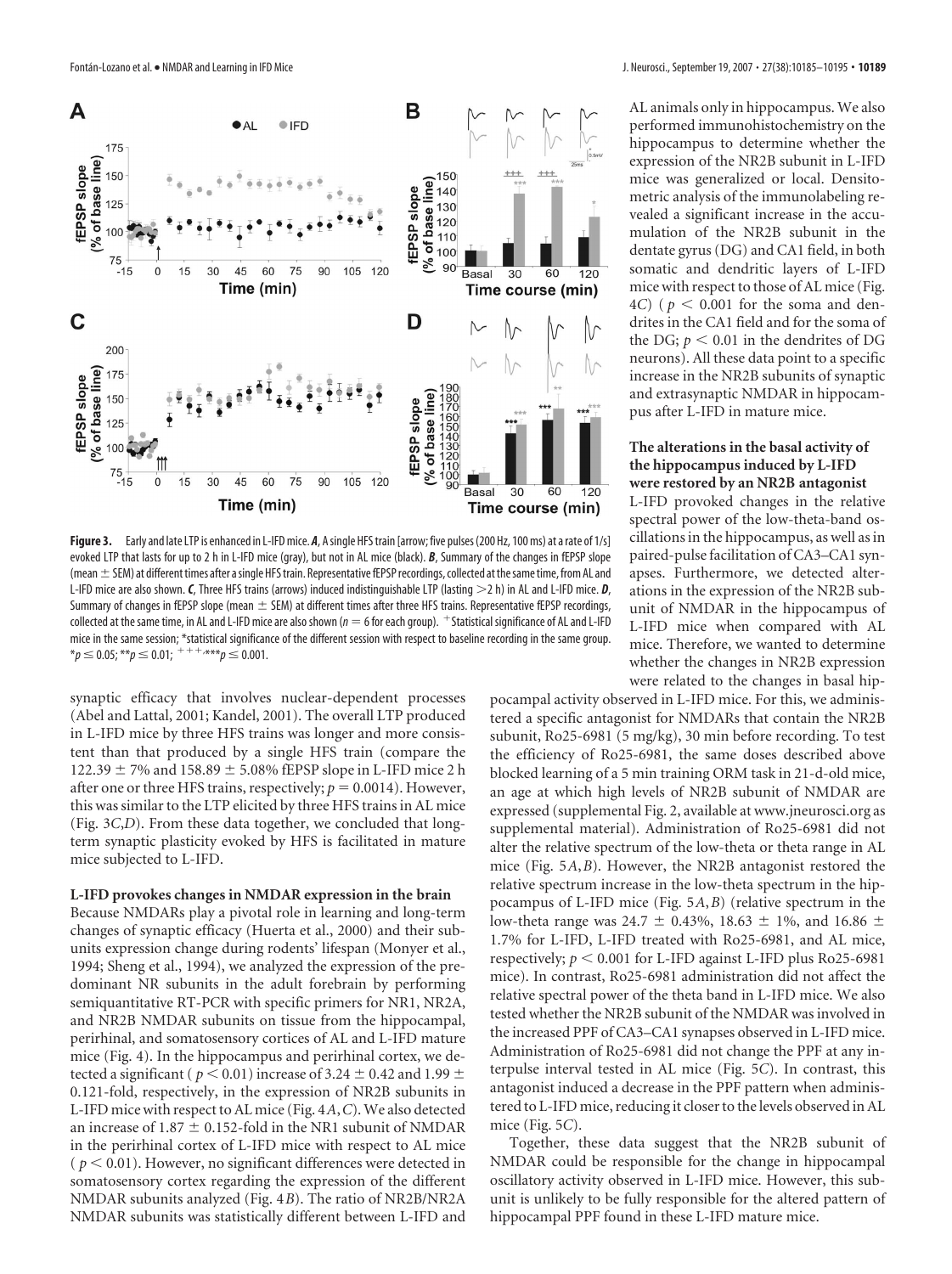

Figure 4. L-IFD induces overexpression of the NR2B subunit of NMDAR in the hippocampus. *A–C*, Basal expression of genes encoding different NMDAR subunits in hippocampal (*A*), somatosensory (*B*), and perirhinal (*C*) cortices of AL and L-IFD mice as assessed by semiquantitative RT-PCR. The GAPDH mRNA served as an internal control. The graphs represent the relative presence of specific PCR products in AL (black bars) and L-IFD (gray bars) mice. The NMDAR NR2B/2Asubunit ratio in each area for AL and IFD mice is alsoshown. *D*, Photomicrographs and immunohistochemical analyses of the NR2B expression pattern in the hippocampus of AL and L-IFD mice. The graphs represent the densitometric analysis of NR2B expression in the different areas of hippocampus ( $n = 5$  animals per group in all tests). s luc, Stratum lucidum; mol, molecular layer; I mol, lacunosum moleculare layer; Molec, molecular layer; Lac mol, lacunosum moleculare layer; 0.D., optical density.  ${}^{*}p \leq 0.01; {}^{**}p \leq 0.01; {}^{***}p \leq 0.001$ .

## **Ro25-6981 administration decreases the facilitation of hippocampal synaptic plasticity in L-IFD mice**

L-IFD produced a marked increase in the expression of the NR2B subunit and in the NR2B/NR2A subunits ratio in hippocampus.



**Figure 5.** The NMDAR NR2B subunit antagonist, Ro25-6981 (Ro), partially restores the altered basal hippocampal activity induced by L-IFD. *A*, Averages of the relative powerspectra of CA1 pyramidal layer field activity during exploratory behavior of AL and L-IFD mice 30 min after administration of either vehicle or Ro25-6981 (5 mg/kg, s.c.). Inset, Two-second samples of basal field activity recorded in AL and L-IFD mice under the same conditions (black for AL and gray for L-IFD mice). **B**, Relative spectral power (mean  $\pm$  SEM) of low-theta and theta bands in AL and L-IFD mice 30 min after administration of either vehicle or Ro25-6981 (5 mg/kg,s.c.).*C*, Basal excitatory neurotransmission was measured using paired-pulse facilitation with interpulse intervals from 50 to 200 ms in the presence or absence of Ro25-6981. Bars represent the percentage of maximum paired-pulse facilitation as a function of interpulse interval in AL and L-IFD mice ( $n = 6$  for each group). PP, Paired pulse. \*\* $p \le 0.01$ ; \*\*\* $p \le 0.001$ .

The NR2B subunit may be responsible for facilitating synaptic plasticity in young mice and NR2B-overexpressing transgenic mice. (Tang et al., 1999; Kohr et al., 2003; Barria and Malinow, 2005). Thus, we asked whether the increased NR2B expression in the hippocampus of mice subjected to L-IFD might be responsible for the facilitation of LTP in CA3–CA1 synapses. To assess this, we administered Ro25-6981 30 min before recording and 45 min before HFS delivery to either AL or L-IFD mice. Administration of the NR2B antagonist did not affect the synaptic plasticity evoked by up to three HFS trains in AL mice (Fig. 6). In contrast, Ro25-6981 administration in L-IFD mice reduced the LTP induced by one HFS train (Fig. 6*A*, *B*) ( $F_{(20,3)} = 3.95$ ;  $p =$  $(0.023)$ : 30 min after HFS, 137.62  $\pm$  4.87 and 115.39  $\pm$  4.41% after vehicle and Ro25-6981 administration in L-IFD mice, respectively ( $p = 0.006$ ); 1 h after HFS, 141.84  $\pm$  0.84 and 114.37  $\pm$ 0.64% for vehicle and Ro25-6981 administration in L-IFD mice, respectively ( $p < 0.001$ ); and 2 h after HFS, 122.39  $\pm$  4.34 and 109.24  $\pm$  3.24% for vehicle and Ro25-6981 administration in L-IFD mice, respectively ( $p = 0.11$ ). In addition, Ro25-6981 administration to L-IFD mice did not produce any difference in LTP induced by three HFS trains with respect to L-IFD mice treated with vehicle. Moreover, the LTP after the two treatments was indistinguishable from that in AL mice (Fig. 6*C*,*D*). Together, these data indicate that the increase in expression of the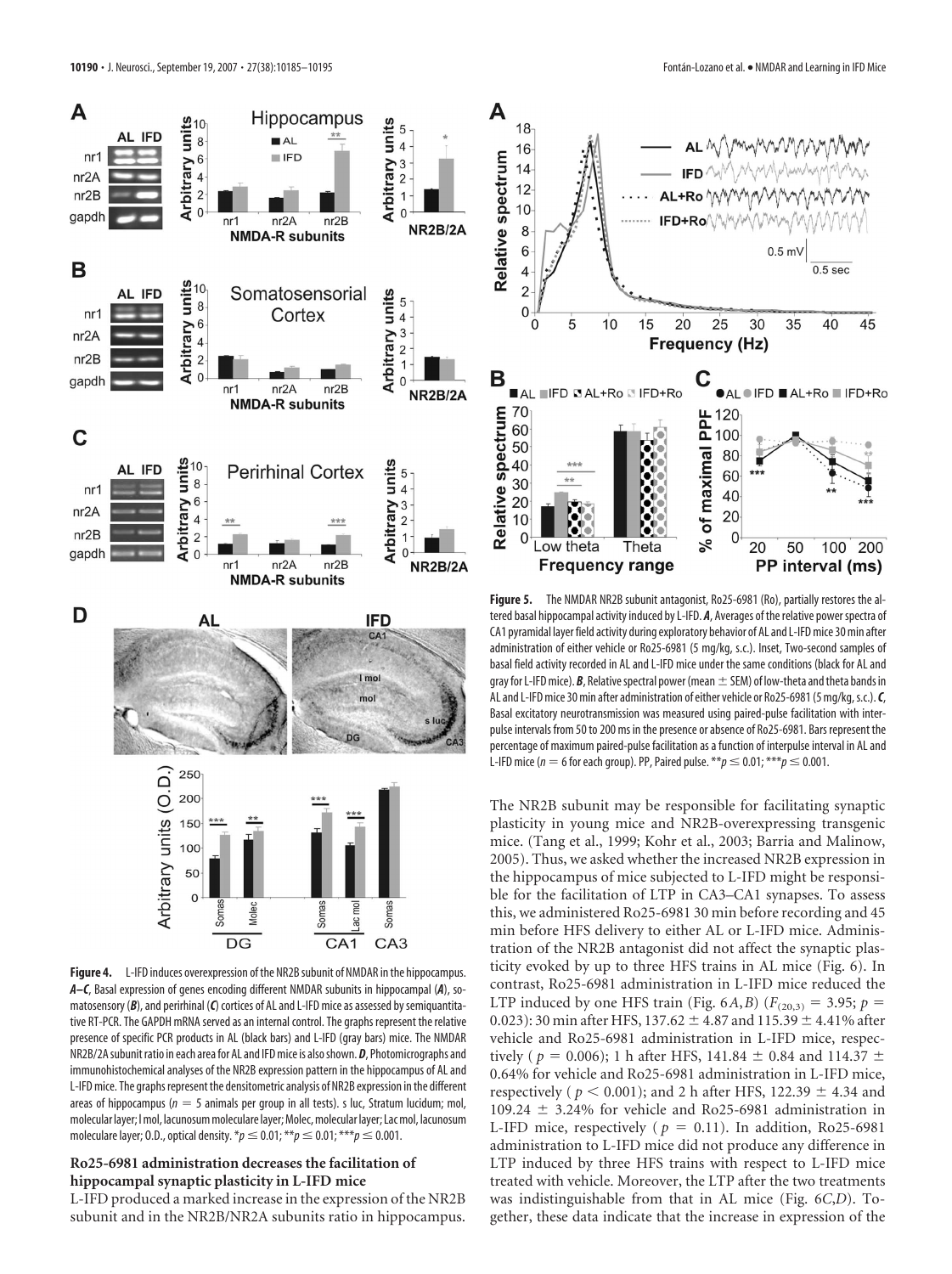

Figure 6. Ro25-6981 (Ro) reverses the facilitation of synaptic plasticity induced by L-IFD. A, A single HFS train [arrow; five pulses (200 Hz, 100 ms) at a rate of 1/s] evokes an LTP at the CA3–CA1 synapse that lasts for up to 2 h in L-IFD mice (gray circles). Ro25-6981 administration (gray squares) reverses this effect but does not affect the same synapse in AL mice (black circles and squares). *B*, Summary of percentage change in fEPSP slope (mean  $\pm$  SEM) at different times after a single HFS train in AL and L-IFD mice, in eitherthe presence or absence ofthespecificNR2B antagonist.*C*, ThreeHFStrains(arrows) induce an indistinguishable LTP (lasting 2 h) in AL and L-IFD mice, in either the presence or absence of Ro25-6981. *D*, Summary of the percentage change in fEPSP slope (mean  $\pm$  SEM) at different times after three HFS trains in AL and L-IFD mice, in either the presence or absence of the specific NR2B antagonist ( $n = 6$  for each group).  $* p \le 0.05; ** p \le 0.01; ** * p \le 0.001$ .

NR2B subunit of NMDAR is necessary for the induction of LTP after one HFS train in L-IFD mice, although it is not required to induce LTP with three HFS trains.

## **Blockage of NR2B reduces learning enhancement in L-IFD mice**

As we have shown, L-IFD facilitates the acquisition and consolidation of new information in mice. Furthermore, this treatment evokes changes in hippocampal activity and synaptic plasticity in an NR2B-dependent manner. Transgenic mice overexpressing the NR2B subunit of NMDAR in the forebrain display enhanced learning when compared with wild-type littermates (Tang et al., 1999). Hence, to determine whether L-IFD-facilitated learning was NR2B dependent, we used the eyeblink classical conditioning and ORM tests as learning paradigms. To determine the role of NR2B in the acquisition of the eyelid conditioning responses in L-IFD and AL mice, Ro25-6981 was injected 30 min before each classical conditioning session. Administration of the NR2B antagonist did not cause any noticeable effects on classical conditioning acquisition in AL mice (Fig. 7*A*), whereas in L-IFD mice, Ro25-6981 administration slowed classical conditioning acquisition to the pattern found in AL mice. We found statistically significant differences between the first and third sessions ( $p <$ 0.05) when comparing vehicle and Ro25-6981 administration in L-IFD mice. To study the role of NR2B in ORM, we administered the NR2B antagonist 30 min before the training session. Ro25- 6981 did not affect acquisition or consolidation of ORM in AL mice (Fig. 7*B*), whereas in L-IFD mice, Ro25-6981 administration blocked ORM learning in the 5 min training protocol  $(F_{(15,2)})$  $= 1.44 \pm 0.26$ ;  $p = 0.26$ ) (Fig. 7*B*). In contrast, administration of the same drug did not change ORM acquisition and consolidation in the 15 min training protocol in L-IFD mice. After this extended training period, the sensitivity to Ro25-6981 was indistinguishable between AL and L-IFD mice. These results indicate that the enhanced learning in L-IFD mice depends on the expression of NR2B.

## **Hippocampal NR2B mediated IFDinduced learning facilitation**

There is some controversy on the role of hippocampus and perirhinal cortex in ORM (for review, see Brown and Aggleton, 2001). To know the role of the two brain areas in ORM learning facilitation, we implanted bilateral cannulas in the hippocampus or in the perirhinal cortex of L-IFD mice (locations of infusion cannulas are illustrated in Fig. 7*C*). Ro25- 6981 infusion through cannulas directed at the perirhinal cortex of L-IFD mice 5 min before the 5 min training protocol did not affect either short-term or long-term memory of ORM compared with values obtained after saline infusion  $(F_{(15,2)})$  = 37.2;  $p \le 0.001$ ) (Fig. 7*C*). However, NR2B antagonist infusion in the hippocampus of L-IFD mice before the 5 min training protocol blocked both shortterm and long-term memories with respect to those infused with saline  $(F_{(15,2)})$  $= 1.29; p = 0.3$ ). These data indicated that

overexpression of the NR2B subunit of NMDAR in the hippocampus is required for the learning facilitation in L-IFD mice.

#### **NR2B is necessary to facilitate consolidation in L-IFD mice**

As seen above in the classical conditioning and ORM tests, NR2B-containing NMDARs are necessary to facilitate learning in L-IFD mice. Hence, we wanted to know if the NR2B subunit contributes to consolidation of ORM in the 5 min training paradigm in L-IFD mice. To address this issue, we injected 5 mg/kg Ro25-6981 after the STM test, and 24 h later the retention of ORM was tested (as evidence of the effect on the consolidation process). When L-IFD mice were administered with vehicle, the discrimination indices during short-term and long-term memory tests were indistinguishable (short-term and long-term memory DI were  $0.258 \pm 0.058$  and  $0.179 \pm 0.02$ , respectively;  $p = 0.279$ ). In contrast, when the specific antagonist of NR2B was administered after the STM test, consolidation of ORM was blocked (short-term memory and long-term memory DI were  $0.258 \pm 0.058$  and  $-0.011 \pm 0.04$ , respectively;  $p = 0.003$ ). These results suggest that processes dependent on NMDARs containing NR2B subunits could be responsible for the consolidation facilitation in L-IFD mice.

# **Discussion**

As mean life expectancy extends, the quality of life available to the aged becomes an ever more important matter. The memory deficits commonly experienced in aging have been called ageassociated memory impairment (AAMI) (Crook et al., 1986). Although the various cognitive deficits included in AAMI are often subtle, they are nonetheless disturbing to those affected by them (Backman et al., 2001). Research on these age-related cog-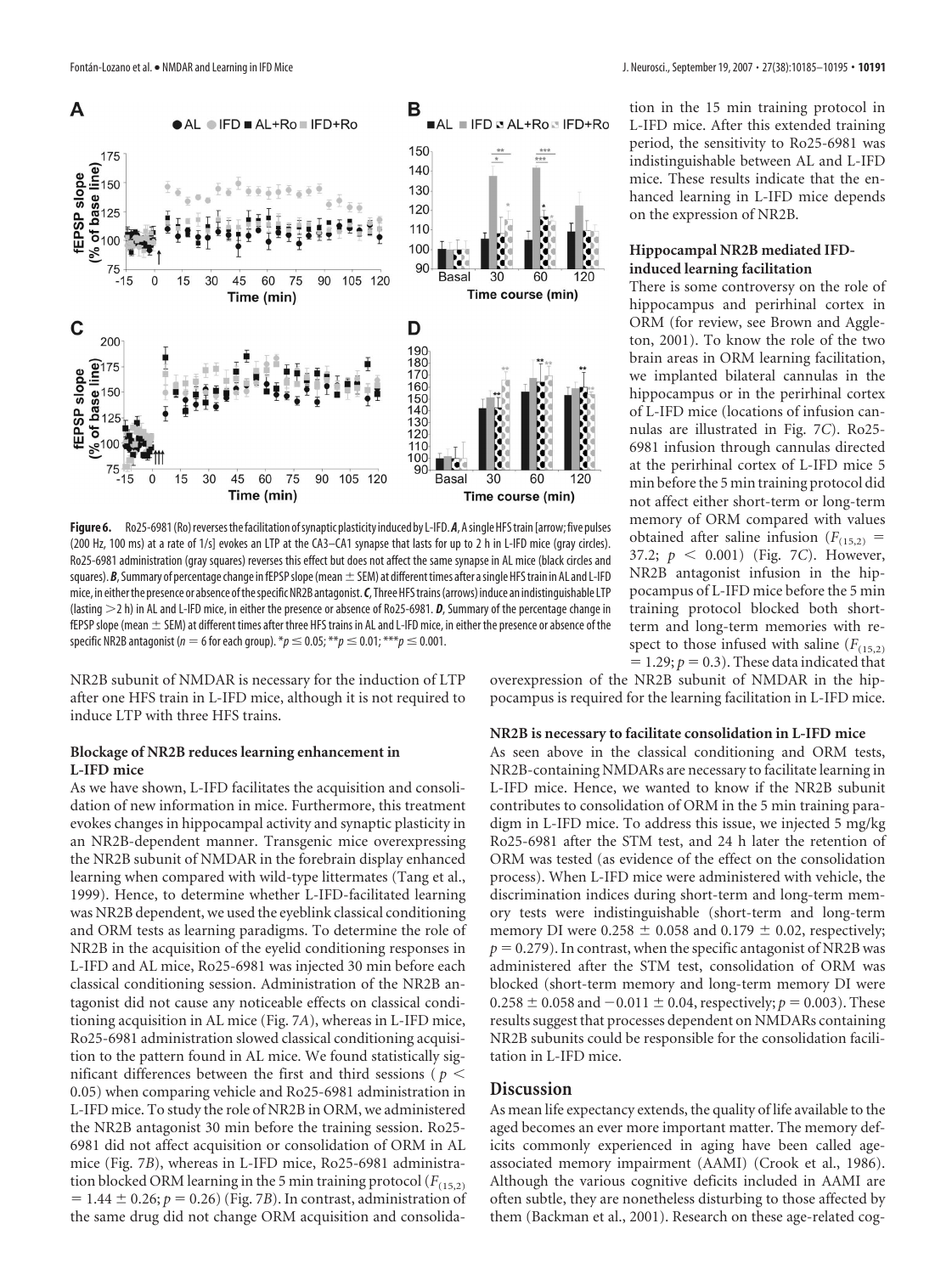

Figure 7. Ro25-6981 (Ro) reverses learning and consolidation facilitation induced by L-IFD. A, B, Administration of Ro25-6981 before each training session blocks the facilitation of trace eyeblink classical conditioning (*A*) and object recognition memory (*B*) induced by L-IFD. AL mice were not affected by Ro25-6981 administration. *C*, The effects of Ro25– 6951 infusion directly in hippocampus or perirhinal cortex of AL and L-IFD mice before a 5 min training session were evaluated for the object recognition memory test. Also, schematic representation of cannula localization in hippocampus (top) and perirhinal cortex (bottom) is shown. *D*, Administration of Ro25-6981 after STM test with a 5 min training in the object recognition memory paradigm blocks memory consolidation in L-IFD mice ( $n=8$  and 10 mice per group for eyeblink classical conditioning and ORM, respectively).  $*_{p} \le 0.05; **p \le 0.01; **p \le 0.001$ . Hp, Hippocampus; PRN, perirhinal cortex; sal, saline.

nitive deficits and on drugs enhancing cognitive function may lead to effective treatments for both AAMI and for other, more severe cognitive impairments (McEntee and Larrabee, 2000).

CR restores synaptic plasticity and/or cognitive capabilities in aged animals (Idrobo et al., 1987; Ingram et al., 1987; Stewart et al., 1989; Pitsikas and Algeri, 1992; Pitsikas et al., 1992; Eckles et al., 1997; Eckles-Smith et al., 2000). However, the molecular bases underlying the amelioration of cognitive deficiencies induced by CR in aged animals are not understood. Here, we have demonstrated that mice submitted to L-IFD display improved cognitive functions, as well as an increased synaptic plasticity in hippocampal circuits, dependent on NMDARs containing NR2B subunits. The benefits of IFD in mature mice may be a consequence of modifications in the pattern of gene expression. Indeed, aging modifies the expression of many genes related to oxidative stress, inflammation (Lee et al., 2000; Park and Prolla, 2005), and neurotransmission. In many cases, the latter changes are counteracted by CR (Mattson et al., 2001). Here, we report that L-IFD causes an increase in the hippocampal expression of the NR2B subunit of the NMDAR in mature mice, mimicking the expression of NR2B found in young mice (Monyer et al., 1994; Sheng et al., 1994). These findings indicate that IFD could be a form of CR able to slow aging in rodents (Dubey et al., 1996; Finch and Morgan, 1997; Bordone and Guarente, 2005).

Genetic (Tsien et al., 1996; Tang et al., 1999; Cui et al., 2005) and pharmacological (Collingridge et al., 1983; Morris et al., 1986) approaches have established that NMDARs play a central role in synaptic plasticity and in learning and memory processes. Although there are four NR2 subunits (A–D), the NR2A and NR2B subunits predominate in the forebrain. Each of the NR2 subunits imparts different functional characteristics to the NMDARs: NR2A-containing NMDARs have rapid kinetics and less-prolonged EPSPs than those containing NR2B (Monyer et al., 1994; Erreger et al., 2005). The NMDAR opening time is an important factor in the coincident detection of synaptic events (Bourne and Nicoll, 1993; Tsien, 2000), considering the response characterized by NR2B-rich receptors optimal for integration. During postnatal development (Monyer et al., 1994; Sheng et al., 1994) and in activity-dependent cortical development (Quinlan et al., 1999; Barth and Malenka, 2001), the NR2A–NR2B ratio changes, explaining the different decay kinetics of NMDARmediated synaptic responses (Hestrin, 1992; Flint et al., 1997).

The role of NMDAR subunits in synaptic plasticity remains unclear. It has been proposed that NR2A- and NR2B-type NMDARs induce LTP and long-term depression, respectively (Liu et al., 2004; Massey et al., 2004). In contrast, a role for NR2B subunits in LTP has been demonstrated in mice with NR2B overexpression in the forebrain (Tang et al., 1999; Wong et al., 2002; Cao et al., 2007) or by overexpression of NR2B subunits in brain slices (Barria and Malinow, 2005). Also, NR2B-dependent LTP was observed in mice with no or impaired NR2A signaling (Kiyama et al., 1998; Kohr et al., 2003) and when using NR2 specific antagonists (Berberich et al., 2005). Our results show that NR2B is involved in LTP facilitation only when a single HFS train was used. The fact that LTP induced in AL and L-IFD mice by three trains of HFS was not affected by an NR2B-subunit antag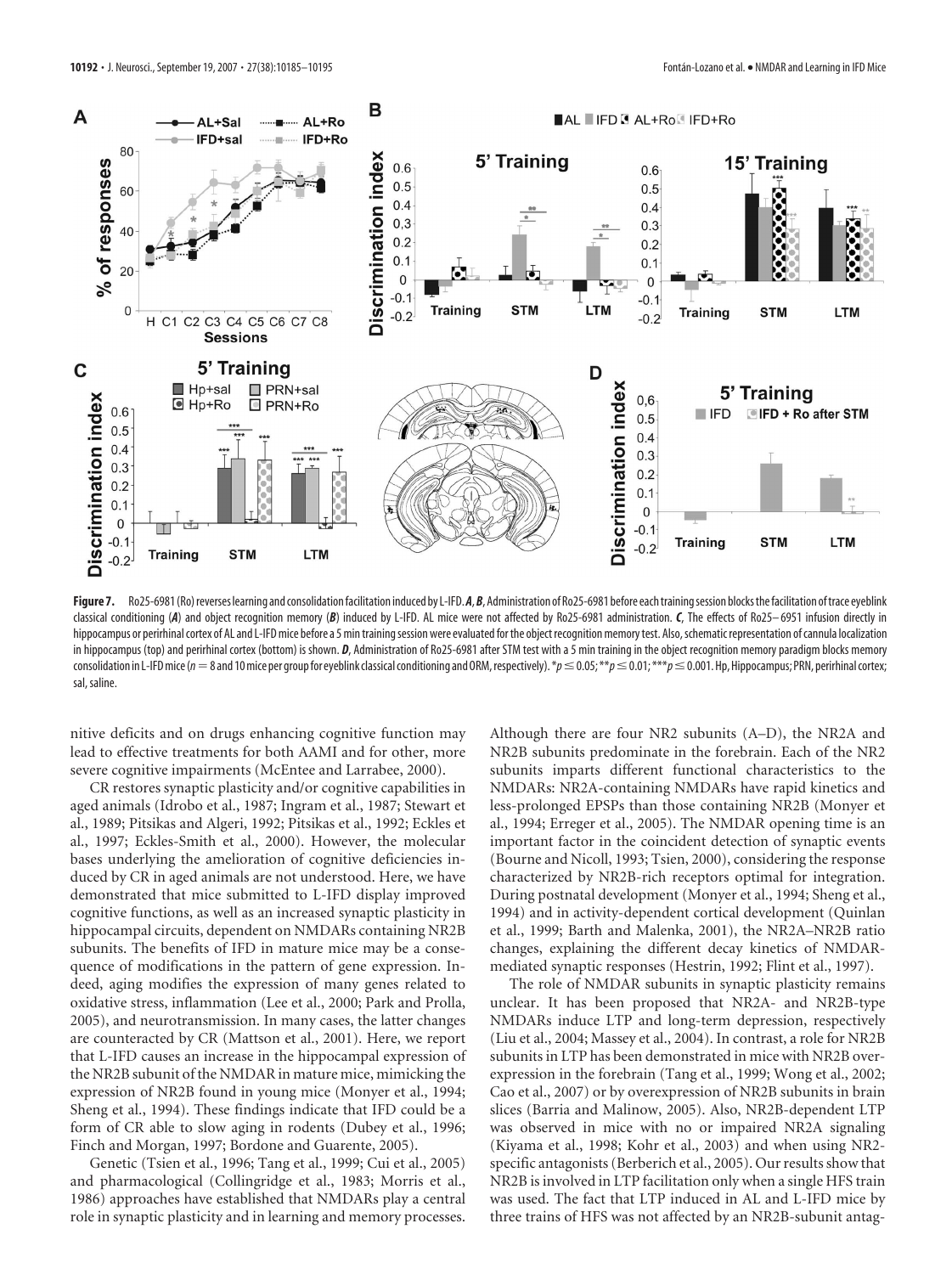onist suggests that voltage-dependent  $Ca^{2+}$  channel and/or NR2A-containing NMDAR could be related to this process (Morgan and Teyler, 1999; Gruart et al., 2006). Therefore, the relative contribution of the NR2 subtypes in the induction of LTP in CA1 neurons could be determined by the temporal pattern of synaptic stimulation. Alternatively, our results could be explained by an alteration of the threshold of LTP induction caused by an increase in NR2B/2A ratio, rather than an indication of an absolute requirement of NR2B in LTP. Indeed, the observed NR2B-dependent increase in PPF and low-theta oscillation may contribute to the overall increase in excitability of these neurons and hence the reduced threshold of single HFS-induced LTP.

Our results show that the increase in the expression of the NR2B-containing NMDAR in hippocampus of L-IFD mice may be one of the many changes that occur in L-IFD brain that drives to a learning and memory enhancement. Mice overexpressing NR2B subunit in forebrain also display enhancement in LTP and learning with respect to control mice in healthy mice (Tang et al., 1999, 2001; White and Youngentob, 2004) as well as in old mice (Cao et al., 2007). Thus, the increase in expression and/or activity of NR2B subunits could improve cognitive capabilities in mice.

Electrophysiological properties of the hippocampus are also altered in L-IFD mice. Mouse hippocampal oscillation is in the theta band (5–9 Hz) (Vanderwolf, 1969). However, although the principal relative spectrum oscillation range of the theta rhythm in the hippocampus of L-IFD mice was similar to that of AL mice, an increase was observed in the relative spectrum  $\leq$  5 Hz (lowtheta oscillation). Surprisingly, the activity of the NR2Bcontaining NMDARs was necessary for this increase within the low-theta band in L-IFD mice. Theta rhythm has been correlated with learning and memory (Klimesch, 1999; Kahana et al., 2001). However, little is known about the role of the low-theta rhythm in learning and memory processes. In humans, slow-wave-sleep rich oscillations occurring in the first half of the night have a positive influence on declarative memory consolidation and in a spatial learning task (Plihal and Born, 1997, 1999). Furthermore, the slow-wave-sleep period provokes coupling of neocortical and hippocampal activities, an event required for information transfer between the hippocampus and the neocortex, as occurs during memory consolidation (Sirota et al., 2003). Our results indicate that the increase in low-theta oscillation in L-IFD mice could extend the temporal window for consolidation when compared with AL mice, possibly resulting in an enhancement of memory processes. Furthermore, our results suggest that NMDARs, mainly those that contain the NR2B subunit, may be related to the genesis of such hippocampal oscillatory activity.

Basal hippocampal neurotransmission revealed by pairedpulse protocols is altered in L-IFD mice. Schaffer's collateral– CA1 synapses in adult mice show maximum PPF in an interpulse interval of  $\sim$  50 ms. This facilitation decreases as the interpulse interval increases. In contrast, L-IFD mice did not show any decrease in PPF in the assayed interpulse intervals. Moreover, the PPF of L-IFD mice were partially dependent on NR2B-subunitcontaining NMDARs. In L-IFD mice, this particular PPF may be explained by presynaptic mechanisms in which BDNF can modify glutamatergic basal transmission through TrkB and CaMKII phosphorylation (Crozier et al., 1999; Lin et al., 1999). In fact, BDNF and NR2B NMDAR subunits are overexpressed in CR mice (Mattson et al., 2004; Lee et al., 2002; this study). Other presynaptic mechanisms may also participate in this phenomenon; in fact, neurons of CR animals display alterations in calcium homeostasis that could modify neurotransmitter release (Mattson et al., 2001). Ongoing experiments will elucidate these hypotheses.

There is some controversy about brain areas related to ORM. Recent reviews (Brown and Aggleton, 2001; Dere et al., 2007) argue that in ORM the perirhinal cortex is involved in object familiarization, whereas the hippocampus is involved in the relationship established between objects and space cues and in consolidation of the learned task. In the last years, the differential role of perirhinal cortex glutamate receptors in ORM has been established (Winters and Bussey, 2005; Barker et al., 2006a,b): kainate receptors are related to the fast-onset plasticity of the immediacy and novelty of the response and STM, whereas NMDARs are involved in the slow and long-lasting plasticity of familiar responses and LTM. On the other hand, the results of Rossato et al. (2007) and ourselves show that hippocampus is related to object familiarization (ORM acquisition in IFD and in young mice). Changes in firing properties of hippocampal CA1 neurons during associative learning (Múnera et al., 2001) suggest that the hippocampus encodes associative strength or predictive value. These properties could be enhanced in the presence of high expression of NMDAR containing NR2B subunit.

In summary, L-IFD mice show a clear facilitation in the acquisition and consolidation of new tasks when compared with AL mice. These findings could be attributed to a decrease in hippocampal aging, as witnessed by the upregulation of NR2B NMDAR subunit expression. Furthermore, NR2B expression probably confers the hippocampus of L-IFD mice with a better capacity for integrating information and for consolidation, probably as a result of changes in electric oscillatory patterns. Together, these data suggest that procedures that enhance the NR2B-containing NMDAR pathways could provide potential therapeutic strategies to diminish the cognitive impairment that occurs during normal aging or in disease.

#### **References**

- Abel T, Lattal KM (2001) Molecular mechanisms of memory acquisition, consolidation and retrieval. Curr Opin Neurobiol 11:180 –187.
- Anson RM, Guo Z, de Cabo R, Iyun T, Rios M, Hagepanos A, Ingram DK, Lane MA, Mattson MP (2003) Intermittent fasting dissociates beneficial effects of dietary restriction on glucose metabolism and neuronal resistance to injury from calorie intake. Proc Natl Acad Sci USA 100:6216 – 6220.
- Backman L, Small BJ, Wahlin A (2001) Aging and memory: cognitive and biological perspectives. In: Handbook of the psychology of aging (Birren JE, Schaie KW, eds), pp 349 –377. San Diego: Academic.
- Barger JL, Walford RL, Weindruch R (2003) The retardation of aging by caloric restriction: its significance in the transgenic era. Exp Gerontol 38:1343–1351.
- Barker GR, Warburton EC, Koder T, Dolman NP, More JC, Aggleton JP, Bashir ZI, Auberson YP, Jane DE, Brown MW (2006a) The differential effects on recognition memory of perirhinal kainate and NMDA glutamate receptor antagonism: implication for underlying plasticity mechanisms. J Neurosci 26:3561–3566.
- Barker GR, Bashir ZI, Brown MW, Warburton EC (2006b) A temporally distinct role for group I and group II metabotropic glutamate receptors in object recognition memory. Learn Mem 13:178 –186.
- Barria A, Malinow R (2005) NMDA receptor subunits composition controls synaptic plasticity by regulating binding to CamKII. Neuron 48:289 –301.
- Barth AL, Malenka RC (2001) NMDAR EPSC kinetics do not regulate the critical period for LTP at thalamocortical synapses. Nat Neurosci 4:235–236.
- Berberich S, Punnakkal P, Jensen V, Pawlak V, Seeburg PH, Hvalby O, Kohr G (2005) Lack of NMDA receptor subtype selectivity for hippocampal long-term potentiation. J Neurosci 25:6907– 6910.
- Berrigan D, Perkins SN, Haines DC, Hursting SD (2002) Adult-onset calo-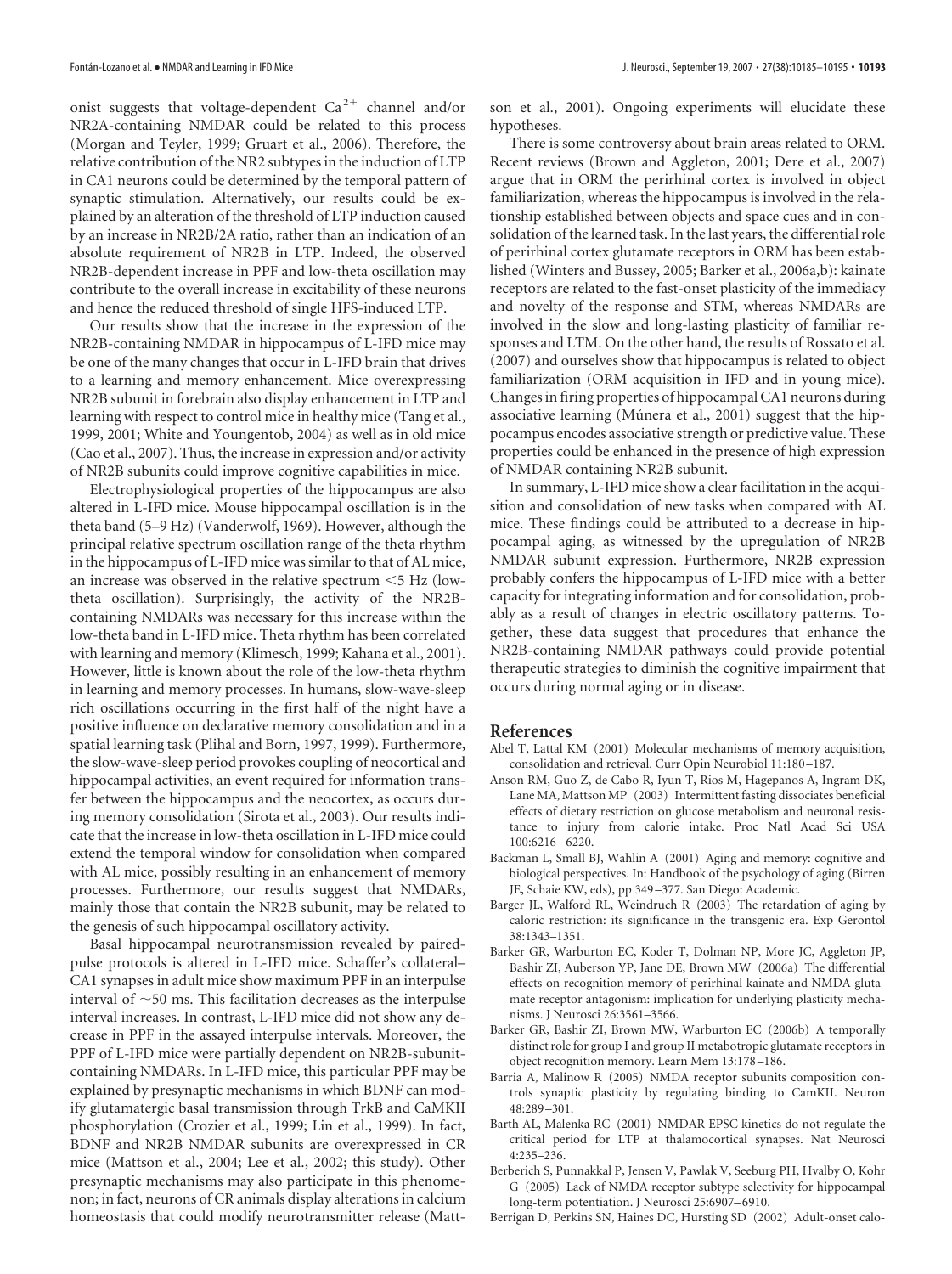rie restriction and fasting delay spontaneous tumorigenesis in p53 deficient mice. Carcinogenesis 23:817– 822.

- Bliss TV, Collingridge GL, Morris RG (2003) Introduction. Long-term potentiation and structure of the issue. Philos Trans R Soc Lond B Biol Sci 358:607– 611.
- Bordone L, Guarente L (2005) Calorie restriction, Sirt1 and metabolism: understanding longevity. Nat Rev Mol Cell Biol 6:298 –305.
- Bourne HR, Nicoll R (1993) Molecular machines integrate coincident synaptic signals. Cell 72:65–75.
- Brown MW, Aggleton JP (2001) Recognition memory: what are the roles of the perirhinal cortex and hippocampus? Nat Rev Neurosci 2:51-61.
- Cao X, Cui Z, Feng RZ, Tang Y-P, Qin Z, Mei B, Tsien JZ (2007) Maintenance of superior learning and memory function in NR2B transgenic mice during ageing. Eur J Neurosci 25:1815–1822.
- Collingridge GL, Kehl S, McLennan H (1983) Excitatory amino acid in synaptic transmission in the Schaffer collateral-commissural pathways in the rat hippocampus. J Physiol (Lond) 334:33– 46.
- Crook T, Bartus RT, Ferris SH, Whitehouse P, Cohen GD, Gershon S (1986) Age-associated memory impairment: proposed diagnostic criteria and measures of clinical change. Report of a National Institute of Mental Health Work Group. Dev Neuropsychol 2:261–276.
- Crozier RA, Black IB, Plummer MR (1999) Blockade of NR2B-containing NMDA receptors prevents BDNF enhancement of glutamatergic transmission in hippocampal neurons. Learn Mem 6:257–266.
- Cui Z, Lindl KA, Mei B, Zhang S, Tsien JZ (2005) Requirement of NMDA receptor reactivation for consolidation and storage of nondeclarative taste memory revealed by inducible NR1 knockout. Eur J Neurosci 22:755–763.
- Daoudal G, Debanne D (2003) Long-term plasticity of intrinsic excitability: learning rules and mechanisms. Learn Mem 10:456 – 465.
- de los Santos-Arteaga M, Sierra-Domínguez SA, Fontanella GH, Delgado-García JM, Carrion AM (2003) Analgesia induced by dietary restriction is mediated by the  $\kappa$ -opioid system. J Neurosci 23:11120-11126.
- Dere E, Huston JP, De Souza Silva MA (2007) The pharmacology, neuroanatomy and neurogenetics of the one-trial object recognition in rodent. Neurosci Biobehav Rev 31:673–704.
- Domínguez-del-Toro E, Rodríguez-Moreno A, Porras-García E, Sánchez-Campusano R, Blanchard V, Lavilla M, Bohme GA, Benavides J, Delgado-García JM (2004) An in vitro and in vivo study of early deficits in associative learning in transgenic mice that over-express a mutant form of human APP associated with Alzheimer's disease. Eur J Neurosci 20:1945–1952.
- Dubey A, Forster MJ, Lal H, Sohal RS (1996) Effect of age and caloric intake on protein oxidation in different brain regions and on behavioral functions of the mouse. Arch Biochem Biophys 333:189 –197.
- Eckles KE, Dudek EM, Bickford PC, Browning MD (1997) Amelioration of age-related deficits in the stimulation of synapsin phosphorylation. Neurobiol Aging 18:213–217.
- Eckles-Smith K, Clayton D, Bickford P, Browning MD (2000) Caloric restriction prevents age-related deficits in LTP and in NMDA receptor expression. Brain Res Mol Brain Res 78:154 –162.
- Erreger K, Dravid SM, Banke TG, Wyllie DJ, Traynelis SF (2005) Subunitspecific gating controls rat NR1/NR2A and NR1/NR2B NMDA channel kinetics and synaptic signalling profiles. J Physiol (Lond) 563:345–358.
- Finch CE, Morgan TE (1997) Food restriction and brain aging. In: Advances in cell aging and gerontology, Vol 2, The aging brain (Mattson MP, Geddes JW, eds), pp 279 –297. Greenwich, CT: JAI.
- Flint AC, Maisch US, Weishaupt JH, Kriegstien AR, Monyer H (1997) NR2A subunit expression shortens NMDA receptor synaptic currents in developing neocortex. J Neurosci 17:2469 –2476.
- Gruart A, Muñoz MD, Delgado-García JM (2006) Involvement of the CA3-CA1 synapse in the acquisition of associative learning in behaving mice. J Neurosci 26:1077–1087.
- Heilbronn LK, Ravussin E (2003) Calorie restriction and aging: review of the literature and implications for studies in humans. Am J Clin Nutr 78:361–369.
- Hestrin S (1992) Developmental regulation of NMDA receptor-mediated synaptic currents at a central synapse. Nature 357:686 – 689.
- Huerta PT, Sun LD, Wilson MA, Tonegawa S (2000) Formation of temporal memory requires NMDA receptors within CA1 pyramidal neurons. Neuron 25:473– 480.
- Hursting SD, Lavigne JA, Berrigan D, Perkins SN, Barrett JC (2003) Calorie

restriction, aging, and cancer prevention: mechanisms of action and applicability to humans. Annu Rev Med 54:131–152.

- Husi H, Ward MA, Choudhary JS, Blackstock WP, Grant SG (2000) Proteomic analysis of NMDA receptor-adhesion protein signaling complexes. Nat Neurosci 3:661-669.
- Idrobo F, Nandy K, Mostofsky DI, Blatt L, Nandy L (1987) Dietary restriction: effects on radial maze learning and lipofuscin pigment deposition in the hippocampus and frontal cortex. Arch Gerontol Geriatr 6:255–262.
- Inda MC, Delgado-García JM, Carrión A (2005) Acquisition, consolidation, reconsolidation, and extinction of eyelid conditioning response require *de novo* protein synthesis. J Neurosci 25:2070 –2080.
- Ingram DK, Weindruch R, Spangler EL, Freeman JR, Walford RL (1987) Dietary restriction benefits learning and motor performance of aged mice. J Gerontol 42:78 – 81.
- Ingram DK, Anson RM, de Cabo R, Mamczarz J, Zhu M, Mattison J, Lane MA, Roth GS (2004) Development of calorie restriction mimetics as a prolongevity strategy. Ann NY Acad Sci 1019:412– 423.
- Kahana MJ, Seelig D, Madsen JR (2001) Theta returns. Curr Opin Neurobiol 11:739 –744.
- Kandel ER (2001) The molecular biology of memory storage: a dialogue between genes and synapses. Science 294:1030 –1038.
- Kim MJ, Dunah AW, Wang YT, Sheng M (2005) Differential roles of NR2Aand NR2B-containing NMDA receptors in Ras-ERK signaling and AMPA receptor trafficking. Neuron 46:745–760.
- Kiyama Y, Manabe T, Sakimura K, Kawakami F, Mori H, Mishina M (1998) Increased thresholds for long-term potentiation and contextual learning in mice lacking the NMDA-type glutamate receptor  $\varepsilon$ 1 subunit. J Neurosci 18:6704 – 6712.
- Klimesch W (1999) EEG alpha and theta oscillations reflect cognitive and memory performance: a review and analysis. Brain Res Rev 29:169 –195.
- Kohr G, Jensen V, Koester HJ, Mihaljevic AL, Utvik JK, Kvello A, Ottersen OP, Seeburg PH, Sprengel R, Hvalby O (2003) Intracellular domains of NMDA receptor subtypes are determinants for long-term potentiation induction. J Neurosci 23:10791–10799.
- Lane MA, Ingram DK, Roth GS (1999) Calorie restriction in nonhuman primates: effects on diabetes and cardiovascular disease risk. Toxicol Sci 52:41– 48.
- Lee CK, Weindruch R, Prolla TA (2000) Gene-expression profile of the ageing brain in mice. Nat Genet 25:294 –297.
- Lee J, Seroogy KB, Mattson MP (2002) Dietary restriction enhances neurotrophin expression and neurogenesis in the hippocampus of adult mice. J Neurochem 80:539 –547.
- Lin SJ, Defossez PA, Guarente L (2000) Requirement of NAD and SIR2 for life-span extension by calorie restriction in *Saccharomyces cerevisiae*. Science 289:2126 –2128.
- Lin SY, Wu K, Len GW, Xu JL, Levine ES, Suen PC, Mount HT, Black IB (1999) Brain-derived neurotrophic factor enhances association of protein tyrosine phosphatase PTP1D with the NMDA receptor subunit NR2B in the cortical postsynaptic density. Brain Res Mol Brain Res 70:18 –25.
- Liu L, Wong TP, Pozza MF, Lingenhoehl K, Wang Y, Sheng M, Auberson YP, Wang YT (2004) Role of NMDA receptor subtypes in governing the direction of hippocampal synaptic plasticity. Science 304:1021–1024.
- Loftis JM, Janawsky A (2003) The *N*-methyl-D-aspartate subunit NR2B: localization, functional properties regulation, and clinical implications. Pharmacol Ther 97:55– 85.
- Masoro EJ (2000) Caloric restriction and aging: an update. Exp Gerontol 35:299 –305.
- Massey PV, Johnson BE, Moult PR, Auberson YP, Brown MW, Molnar E, Collingridge GL, Bashir ZI (2004) Differential roles of NR2A- and NR2B-containing NMDA receptors in cortical long-term potentiation and long-term depression. J Neurosci 24:7821–7828.
- Mattson MP, Duan W, Lee J, Guo Z (2001) Suppression of brain aging and neurodegenerative disorder by dietary restriction and environmental enrichment: molecular mechanisms. Mech Ageing Dev 122:757–778.
- Mattson MP, Duan W, Guo Z (2003) Meal size and frequency affect neuronal plasticity and vulnerability to disease: cellular and molecular mechanisms. J Neurochem 84:417– 431.
- Mattson MP, Maudsley S, Martin B (2004) A neural signaling triumvirate that influences ageing and age-related disease: insulin/IGF-1, BDNF and serotonin. Ageing Res Rev 3:445– 464.